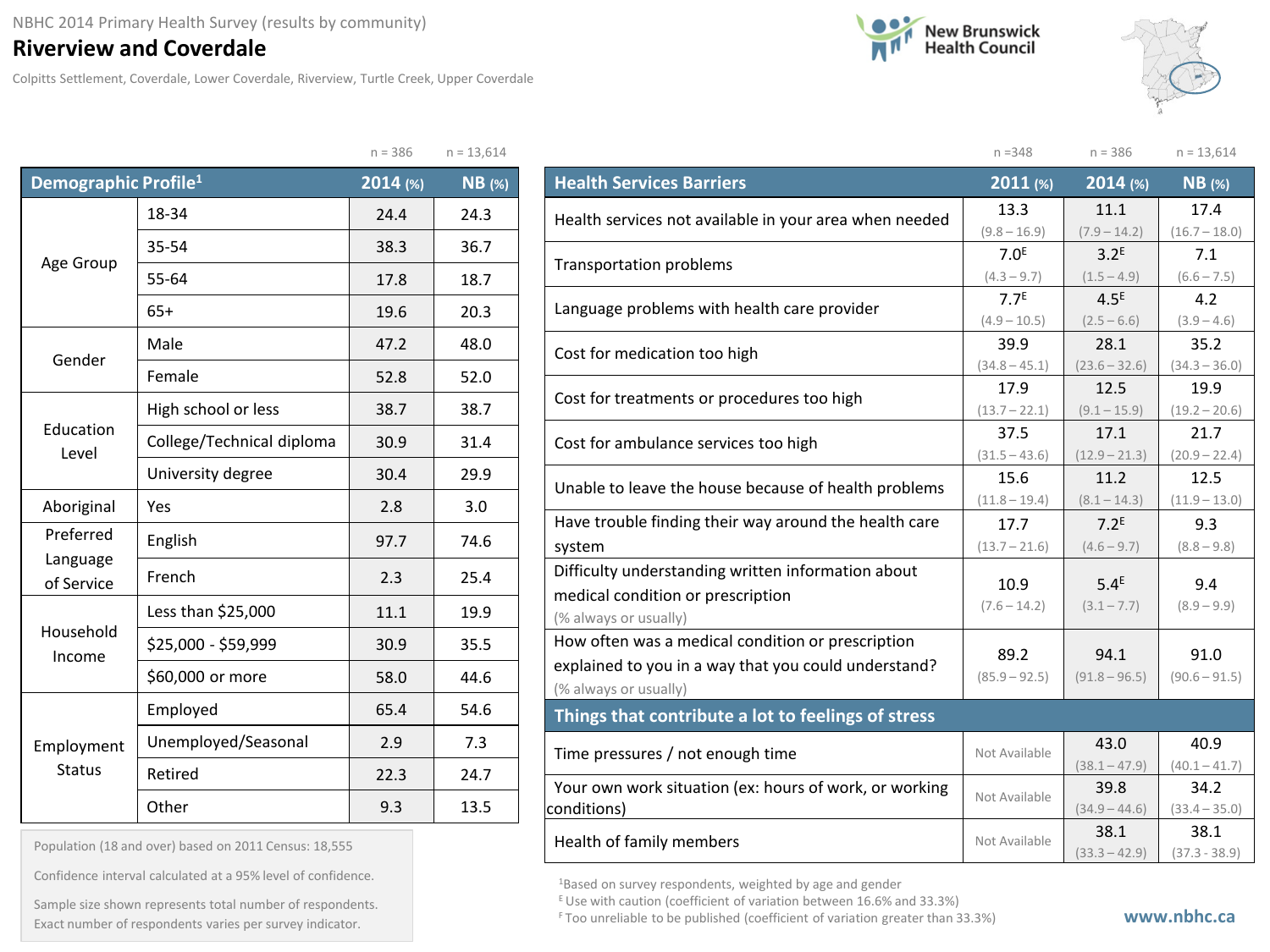## **Riverview and Coverdale**

 $\uparrow$  = Higher than 2011 results

 $\mathbf{\Psi}$  = Lower than 2011 results

| $n = 348$ | $n = 386$ | $n = 386$ | $n = 13.614$ |
|-----------|-----------|-----------|--------------|

|                                                  | $n = 348$         | $n = 386$        | $n = 13,614$    |
|--------------------------------------------------|-------------------|------------------|-----------------|
| <b>Health Profile</b>                            | 2011(%)           | 2014 (%)         | $NB$ (%)        |
| Self-rated Health (% very good or excellent)     | 54.7              | 56.8             | 50.5            |
|                                                  | $(49.5 - 59.9)$   | $(51.9 - 61.7)$  | $(49.6 - 51.3)$ |
| Self-rated mental or emotional health            | Not Available     | 69.4             | 65.4            |
| (% very good or excellent)                       |                   | $(64.9 - 74.0)$  | $(64.6 - 66.2)$ |
| "My health largely depends on how well I take    | 60.1              | 55.9             | 55.2            |
| care of myself" (% strongly agree)               | $(55.0 - 65.2)$   | $(51.0 - 60.8)$  | $(54.4 - 56.0)$ |
| Number of prescription medications taken on a    | 12.2 <sup>E</sup> | 12.4             | 15.2            |
| regular basis <sup>3</sup> (%6 or more)          | $(8.0 - 16.4)$    | $(8.5 - 16.3)$   | $(14.5 - 15.9)$ |
| Discuss regularly with a health professional on  |                   |                  |                 |
| improving health or preventing illness           | 27.6              | 23.8             | 25.4            |
| (% always or usually)                            | $(22.7 - 32.5)$   | $(19.5 - 28.1)$  | $(24.7 - 26.1)$ |
| How long have you been seeing the same family    | 71.3              | 67.3             | 73.0            |
| doctor? (% 5 years or more)                      | $(66.4 - 76.2)$   | $(62.7 - 72.0)$  | $(72.2 - 73.7)$ |
| Are you limited in doing activities because of a |                   |                  |                 |
| physical or mental condition, or a health        | Not<br>Available  | 18.7             | 22.1            |
| problem? (% yes)                                 |                   | $(14.8 - 22.5)$  | $(21.4 - 22.8)$ |
| <b>Memory Loss</b>                               |                   |                  |                 |
| Someone in household has a memory problem        | Not               | 6.5 <sup>E</sup> | 9.9             |
|                                                  | Available         | $(4.0 - 8.9)$    | $(9.4 - 10.4)$  |
| that interferes with day to day function         | Not               | F                | 3.9             |
|                                                  | Available         |                  | $(3.6 - 4.2)$   |
| <b>Health Behaviours</b>                         |                   |                  |                 |
| Eating fruits and vegetables                     | Not Available     | 56.5             | 50.4            |
| (% 5 portions or more a day)                     |                   | $(51.6 - 61.4)$  | $(49.5 - 51.2)$ |
| Moderate or vigorous physical activity           | Not Available     | 46.6             | 49.0            |
| (% at least 2 1/2 hours a week)                  |                   | $(41.6 - 51.5)$  | $(48.1 - 49.8)$ |
| Current smoker                                   | Not Available     | 15.8             | 19.2            |
| (% daily or occasional)                          |                   | $(12.2 - 19.4)$  | $(18.5 - 19.8)$ |
| Unhealthy weight                                 | Not Available     | 31.6             | 30.8            |
| (% obese)                                        |                   | $(27.0 - 36.3)$  | $(30.0 - 31.6)$ |

| <b>Chronic Health</b><br>Conditions <sup>1</sup> | 2011 (%)                | $2014$ (%)              | $2014^2$ (#) | $NB$ (%)                |
|--------------------------------------------------|-------------------------|-------------------------|--------------|-------------------------|
| One or more chronic                              | 59.6                    | 61.2                    | 11,355       | 61.6                    |
| health conditions <sup>3</sup>                   | $(54.5 - 64.7)$         | $(56.4 - 66.0)$         |              | $(60.8 - 62.4)$         |
| High blood pressure                              | 26.2                    | 24.6                    | 4,566        | 27.0                    |
|                                                  | $(21.6 - 30.8)$         | $(20.3 - 28.9)$         |              | $(26.2 - 27.7)$         |
| Gastric Reflux (GERD)                            | 18.8<br>$(14.8 - 22.9)$ | 19.5<br>$(15.6 - 23.4)$ | 3,617        | 16.4<br>$(15.8 - 17.0)$ |
|                                                  | 16.5                    | 16.6                    |              | 17.4                    |
| Arthritis                                        | $(12.6 - 20.3)$         | $(12.9 - 20.3)$         | 3,078        | $(16.8 - 18.0)$         |
| Depression                                       | 12.1                    | 14.6                    | 2,709        | 14.9                    |
|                                                  | $(8.7 - 15.5)$          | $(11.1 - 18.1)$         |              | $(14.3 - 15.5)$         |
| Chronic pain                                     | 12.7                    | 12.4                    | 2,302        | 14.0                    |
|                                                  | $(9.3 - 16.2)$          | $(9.1 - 15.7)$          |              | $(13.5 - 14.6)$         |
| <b>Diabetes</b>                                  | 9.2E                    | 11.5                    | 2,138        | 10.7                    |
|                                                  | $(6.1 - 12.2)$          | $(8.4 - 14.7)$          |              | $(10.1 - 11.2)$         |
| Asthma                                           | 7.9E                    | 9.5                     | 1,771        | 11.8                    |
|                                                  | $(5.1 - 10.7)$          | $(6.6 - 12.5)$          |              | $(11.3 - 12.4)$         |
| Heart disease                                    | 7.1 <sup>E</sup>        | 9.1                     | 1,695        | 8.3                     |
|                                                  | $(4.4 - 9.7)$<br>6.4E   | $(6.3 - 12.0)$<br>8.7   |              | $(7.9 - 8.8)$<br>8.3    |
| Cancer                                           | $(3.9 - 9.0)$           | $(5.9 - 11.5)$          | 1,610        | $(7.8 - 8.7)$           |
|                                                  | 2.7 <sup>E</sup>        | 2.5 <sup>E</sup>        |              | 3.0                     |
| Emphysema or COPD                                | $(1.0 - 4.4)$           | $(1.0 - 4.1)$           | 471          | $(2.7 - 3.3)$           |
| Mood disorder other                              | F                       | 1.4 <sup>E</sup>        | 251          | 3.0                     |
| than depression                                  |                         | $(0.5 - 2.2)$           |              | $(2.7 - 3.2)$           |
| <b>Stroke</b>                                    | F                       | F                       | 169          | 2.5<br>$(2.2 - 2.8)$    |

Confidence interval calculated at a 95% level of confidence.

Symbols  $\bigwedge$  and  $\bigvee$  indicate a statistically significant difference at the 95% level of confidence.

Sample size shown represents total number of respondents. Exact number of respondents varies per survey indicator.

<sup>1</sup> Self-reported based on survey respondents

<sup>2</sup> Estimated number of citizens who have the selected chronic health condition

<sup>3</sup> Among the twelve chronic health conditions listed in table located at the right of this page.

 $E$  Use with caution (coefficient of variation between 16.6% and 33.3%)

F Too unreliable to be published (coefficient of variation greater than 33.3%)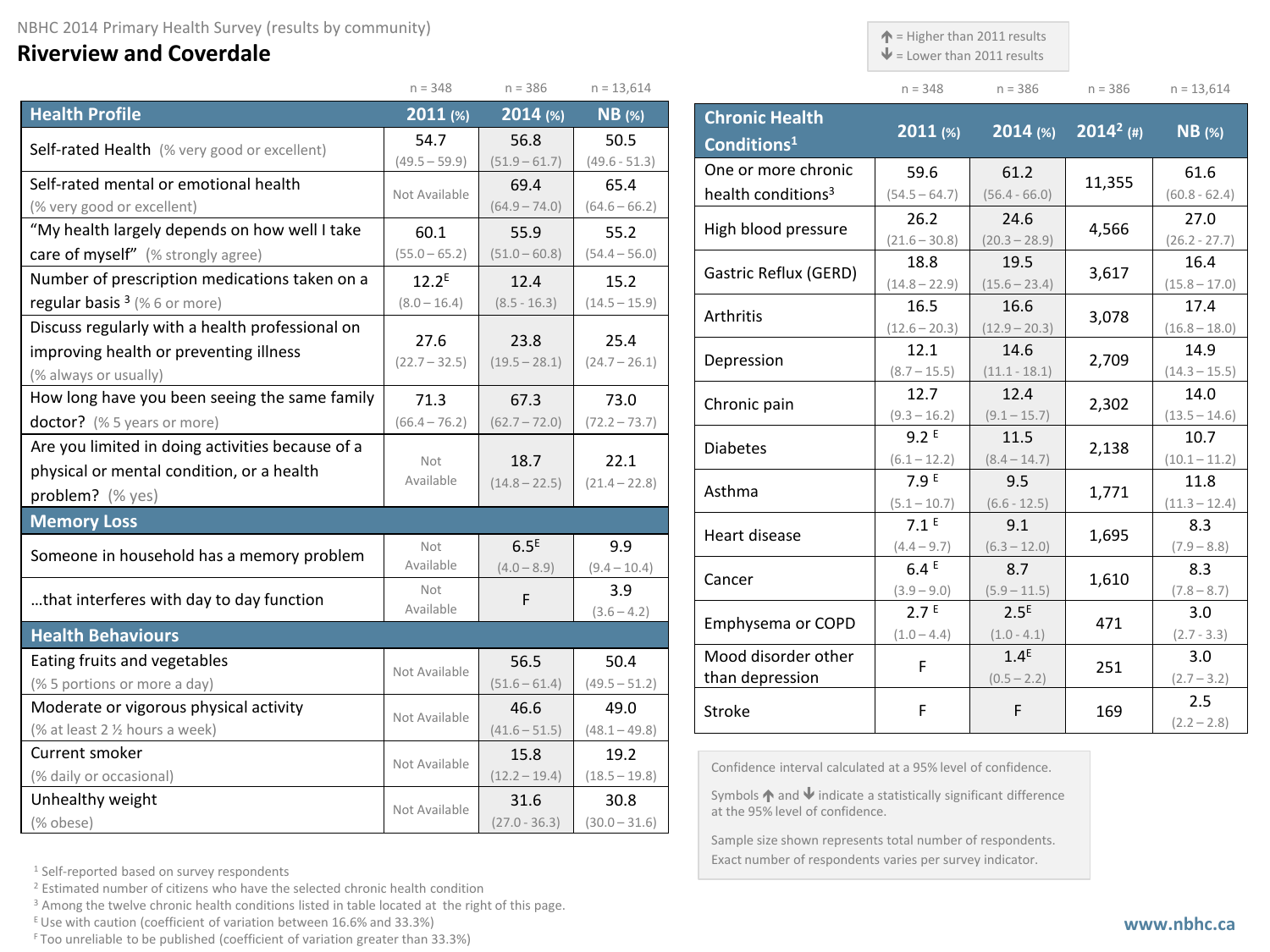| NBHC 2014 Primary Health Survey (results by community)<br><b>Riverview and Coverdale</b> |                                                                                                                                                                                                                                                                            | $B =$ Better than 2011 results<br>$W =$ Worse than 2011 results |                         |                             |                                                                                                                                                                           |                         |                         |
|------------------------------------------------------------------------------------------|----------------------------------------------------------------------------------------------------------------------------------------------------------------------------------------------------------------------------------------------------------------------------|-----------------------------------------------------------------|-------------------------|-----------------------------|---------------------------------------------------------------------------------------------------------------------------------------------------------------------------|-------------------------|-------------------------|
|                                                                                          |                                                                                                                                                                                                                                                                            |                                                                 |                         |                             |                                                                                                                                                                           |                         |                         |
|                                                                                          |                                                                                                                                                                                                                                                                            |                                                                 |                         | $n = 348$                   | $n = 386$                                                                                                                                                                 | 1 to 33                 | $n=13,614$              |
|                                                                                          | <b>Primary Health Indicator</b>                                                                                                                                                                                                                                            |                                                                 |                         | $2011^1$                    | 2014                                                                                                                                                                      | Rank $2$                | <b>NB</b>               |
|                                                                                          | <b>Accessibility</b><br>The ability of patients/clients to obtain care/service at the right place and the right time, based on respective needs, in the official language of their choice                                                                                  |                                                                 |                         |                             |                                                                                                                                                                           |                         |                         |
| $A-1$                                                                                    | Has a personal family doctor (% yes)                                                                                                                                                                                                                                       |                                                                 |                         | 90.0<br>$(87.0 - 93.0)$     | 97.2<br>B.<br>$(95.6 - 98.8)$                                                                                                                                             | 4                       | 92.1<br>$(91.7 - 92.5)$ |
| $A-2$                                                                                    | Calling family doctor's office during regular practice hours (% very easy or somewhat easy)                                                                                                                                                                                |                                                                 |                         | 67.9<br>$(63.0 - 72.9)$     | 73.1<br>$(68.6 - 77.6)$                                                                                                                                                   | 28                      | 78.3<br>$(77.6 - 79.0)$ |
| $A-3$                                                                                    | Family doctor has extended office hours (after 5pm or on weekends) (% yes)                                                                                                                                                                                                 |                                                                 |                         | Not available               | 13.8<br>$(10.4 - 17.2)$                                                                                                                                                   | 19                      | 16.2<br>$(15.6 - 16.8)$ |
| $A-4$                                                                                    | Family doctor has an after-hour arrangement when office is closed (% yes)                                                                                                                                                                                                  |                                                                 | 36.5<br>$(31.4 - 41.6)$ | $w$ 26.3<br>$(21.9 - 30.7)$ | 5                                                                                                                                                                         | 18.2<br>$(17.5 - 18.9)$ |                         |
|                                                                                          |                                                                                                                                                                                                                                                                            | (% on same day or next day)                                     |                         | 27.2<br>$(22.3 - 32.1)$     | 28.7<br>$(24.0 - 33.4)$                                                                                                                                                   | 21                      | 30.1<br>$(29.3 - 30.9)$ |
| $A-5$                                                                                    | How quickly appointment can be made with family doctor<br>(% within 5 days)                                                                                                                                                                                                |                                                                 | 59.8<br>$(54.3 - 65.2)$ | 61.3<br>$(56.3 - 66.3)$     | 17                                                                                                                                                                        | 60.3<br>$(59.4 - 61.2)$ |                         |
| $A-6$                                                                                    | Nurse working with family doctor who is regularly involved in health care (% yes)                                                                                                                                                                                          |                                                                 |                         | 23.6<br>$(19.0 - 28.2)$     | 23.5<br>$(19.2 - 27.7)$                                                                                                                                                   | 23                      | 27.5<br>$(26.7 - 28.3)$ |
| $A-7$                                                                                    | Has access to a <b>primary health team</b> <sup>3</sup> (% yes)                                                                                                                                                                                                            |                                                                 |                         | 26.4<br>$(21.9 - 30.9)$     | 26.9<br>$(22.5 - 31.3)$                                                                                                                                                   | 22                      | 28.5<br>$(27.8 - 29.2)$ |
| $A-8$                                                                                    | Wait time at the hospital emergency department (% less than 4 hours)                                                                                                                                                                                                       |                                                                 |                         | 70.8<br>$(62.3 - 79.4)$     | 65.9<br>$(57.3 - 74.5)$                                                                                                                                                   | 26                      | 73.9<br>$(72.7 - 75.1)$ |
|                                                                                          | How often citizens received the health care service they needed in the                                                                                                                                                                                                     |                                                                 | English $4$             | 97.2<br>$(95.5 - 98.9)$     | 94.7<br>$(92.4 - 97.0)$                                                                                                                                                   |                         | 95.2<br>$(94.8 - 95.6)$ |
| $A-9$                                                                                    | official language of their choice<br>(% who always received service in language of preference)                                                                                                                                                                             |                                                                 | French <sup>4</sup>     | F                           | F                                                                                                                                                                         |                         | 72.6<br>$(71.0 - 74.2)$ |
|                                                                                          | <sup>1</sup> Community results were not reported in 2011<br>$\frac{1}{2}$ Indicator rank across 33 communities, from best (1) to worst (33)<br><sup>3</sup> Drimary hoalth toam: Has accoss to a family doctor and has accoss to oithor a nurso practitioner or a nurso or |                                                                 |                         |                             | Confidence interval calculated at a 95% level of confidence.<br>$\sigma$ is $\mathbf{m}$ in the set of $\mathbf{m}$ is the set of $\mathbf{m}$ in the set of $\mathbf{m}$ |                         |                         |

Primary health team: Has access to a family doctor and has access to either a nurse practitioner or a nurse or a nurse or a nurse or a nurse or a nurse or a nurse or a nurse or a nurse or a nurse or a nurse or a nurse or a

 $4$  Preferred language of service as indicated by respondent in the survey

 $E$  Use with caution (coefficient of variation between 16.7% and 33.3%)

<sup>F</sup> Too unreliable to be published (coefficient of variation greater than 33.3%)

Symbols **B** and **W** indicate a statistically significant difference at the 95% level of confidence.

Sample size shown represents total number of respondents. Exact number of respondents varies per survey indicator.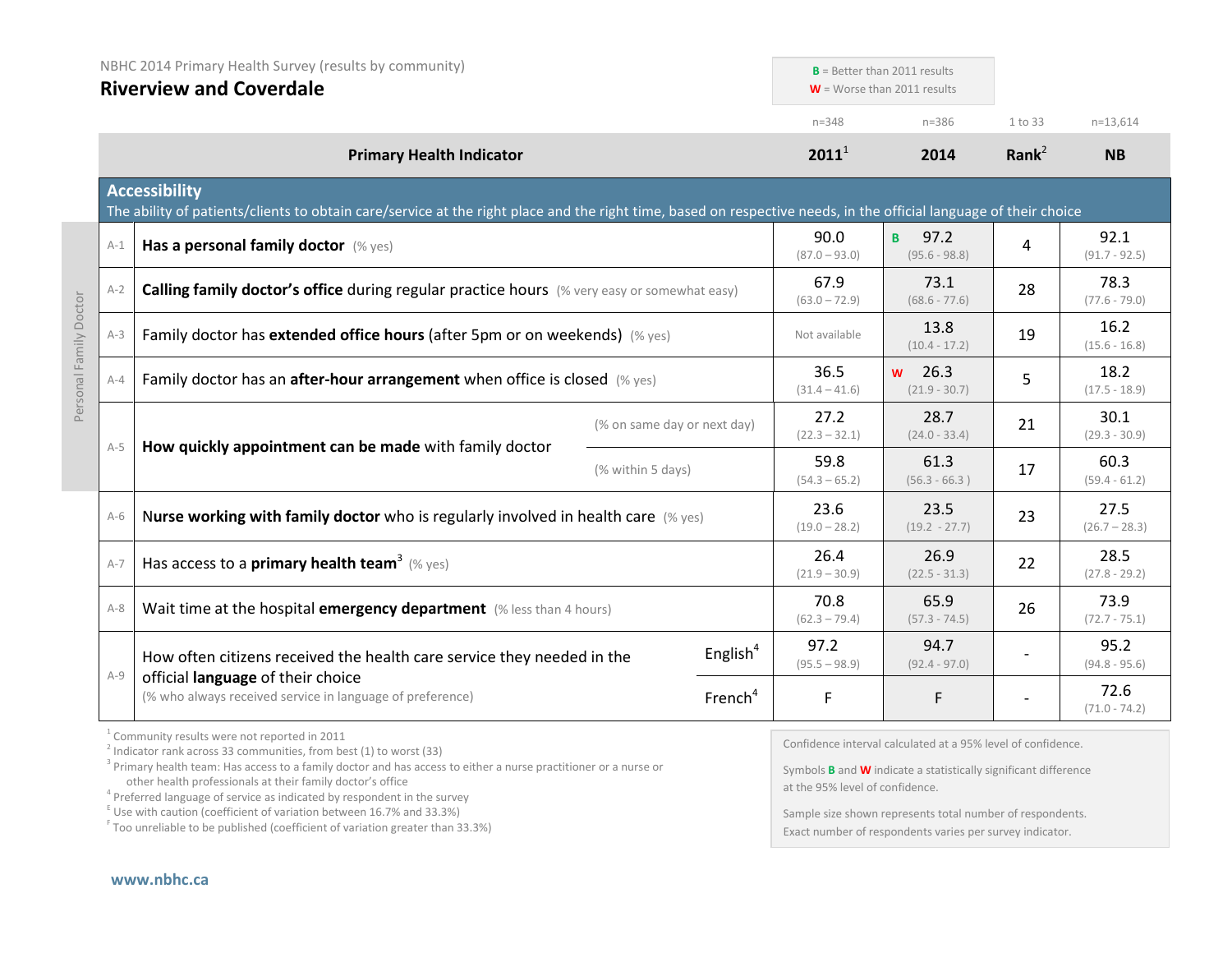| NBHC 2014 Primary Health Survey (results by community)<br><b>Riverview and Coverdale</b> |                                                                                                                                                                                                                                       |                              | $B =$ Better than 2011 results<br>$W =$ Worse than 2011 results                                                                               |          |                            |
|------------------------------------------------------------------------------------------|---------------------------------------------------------------------------------------------------------------------------------------------------------------------------------------------------------------------------------------|------------------------------|-----------------------------------------------------------------------------------------------------------------------------------------------|----------|----------------------------|
|                                                                                          |                                                                                                                                                                                                                                       | $n = 348$                    | $n = 386$                                                                                                                                     | 1 to 33  | $n=13,614$                 |
|                                                                                          | <b>Primary Health Indicator</b>                                                                                                                                                                                                       | $2011^1$                     | 2014                                                                                                                                          | Rank $2$ | <b>NB</b>                  |
|                                                                                          | <b>Appropriateness</b><br>Care/service provided is relevant to the patients'/clients' needs and based on established standards                                                                                                        |                              |                                                                                                                                               |          |                            |
| $Q-1$                                                                                    | Adults 65 and over who received their flu shot in the last year $(\%$ yes)                                                                                                                                                            | Not available                | 72.5<br>$(64.9 - 80.1)$                                                                                                                       | 14       | 70.6<br>$(69.2 - 72.0)$    |
| $Q - 2$                                                                                  | Adults with one or more of four select chronic health conditions <sup>5</sup> who had<br>measurements for blood pressure in the past 12 months (% yes)                                                                                | 92.4<br>$(88.0 - 96.8)$      | 94.1<br>$(90.5 - 97.7)$                                                                                                                       | 9        | 91.3<br>$(90.6 - 92.0)$    |
| $Q-3$                                                                                    | Adults with one or more of four select chronic health conditions <sup>5</sup> who had<br><b>measurements for cholesterol</b> in the past 12 months (% yes)                                                                            | 78.5<br>$(71.5 - 85.6)$      | 75.3<br>$(68.7 - 81.9)$                                                                                                                       | 19       | 76.3<br>$(75.2 - 77.4)$    |
| $Q - 4$                                                                                  | Adults with one or more of four select chronic health conditions <sup>5</sup> who had<br><b>measurements for blood sugar in the past 12 months</b> (% yes)                                                                            | 76.9<br>$(69.8 - 84.0)$      | 77.1<br>$(70.6 - 83.6)$                                                                                                                       | 15       | 73.9<br>$(72.8 - 75.0)$    |
| $Q-5$                                                                                    | Adults with one or more of four select chronic health conditions <sup>5</sup> who had<br><b>measurements for body weight</b> in the past 12 months (% yes)                                                                            | 68.5<br>$(60.8 - 76.3)$      | 53.0<br><b>W</b><br>$(45.4 - 60.6)$                                                                                                           | 28       | 59.3<br>$(58.0 - 60.6)$    |
| $O-6$                                                                                    | How often family doctor helps citizens coordinate the care from other health care<br>providers and places (% always)                                                                                                                  | 64.6<br>$(58.0 - 71.1)$      | 66.1<br>$(60.1 - 72.1)$                                                                                                                       | 27       | 70.7<br>$(69.7 - 71.7)$    |
|                                                                                          | <b>Effectiveness</b>                                                                                                                                                                                                                  |                              |                                                                                                                                               |          |                            |
| $Q-7$                                                                                    | Care/service, intervention or action achieves the desired results<br>Citizens with a chronic health condition <sup>7</sup> who have confidence in controlling and<br>managing their health condition (% very confident)               | 44.3<br>$(38.1 - 50.5)$      | 48.8<br>$(42.9 - 54.7)$                                                                                                                       | 5        | 42.2<br>$(41.2 - 43.2)$    |
| <b>Safety</b>                                                                            | Potential risks of an intervention or the environment are avoided or minimized                                                                                                                                                        |                              |                                                                                                                                               |          |                            |
| $Q - 8$                                                                                  | Citizens with a chronic health condition <sup>7</sup> who know what each of their prescribed<br><b>medications do</b> (% strongly agree)                                                                                              | 53.4<br>$(46.6 - 60.2)$      | 60.4<br>$(54.2 - 66.6)$                                                                                                                       | 4        | 47.7<br>$(46.6 - 48.8)$    |
| $Q - 9$                                                                                  | Was harmed due to a medical error or mistake as a result of health care services<br>received in the last 12 months (excluding hospital stay) (% yes)                                                                                  | $2.9^{E,6}$<br>$(1.1 - 4.6)$ | $2.7^{E,6}$<br>$(1.1 - 4.3)$                                                                                                                  |          | $2.7^{6}$<br>$(2.4 - 3.0)$ |
|                                                                                          | <sup>1</sup> Community results were not reported in 2011<br>$3$ Indicator rank across 33 communities, from best (1) to worst (33)<br><sup>5</sup> Self-reported by respondent: Diabetes, heart disease, stroke or high blood pressure |                              | Confidence interval calculated at a 95% level of confidence.<br>Symbols <b>B</b> and <b>W</b> indicate a statistically significant difference |          |                            |

 $6$  For this type of indicator, a "better" result is achieved when the indicator has a "lower" value

<sup>7</sup> Self-reported by respondent: Arthritis, asthma, cancer, chronic pain, depression, diabetes, emphysema or COPD,

gastric reflux (GERD), heart disease, high blood pressure or hypertension, mood disorder other than depression, or stroke E Use with caution (coefficient of variation between 16.7% and 33.3%)

Symbols **B** and **W** indicate a statistically significant difference at the 95% level of confidence.

Sample size shown represents total number of respondents. Exact number of respondents varies per survey indicator.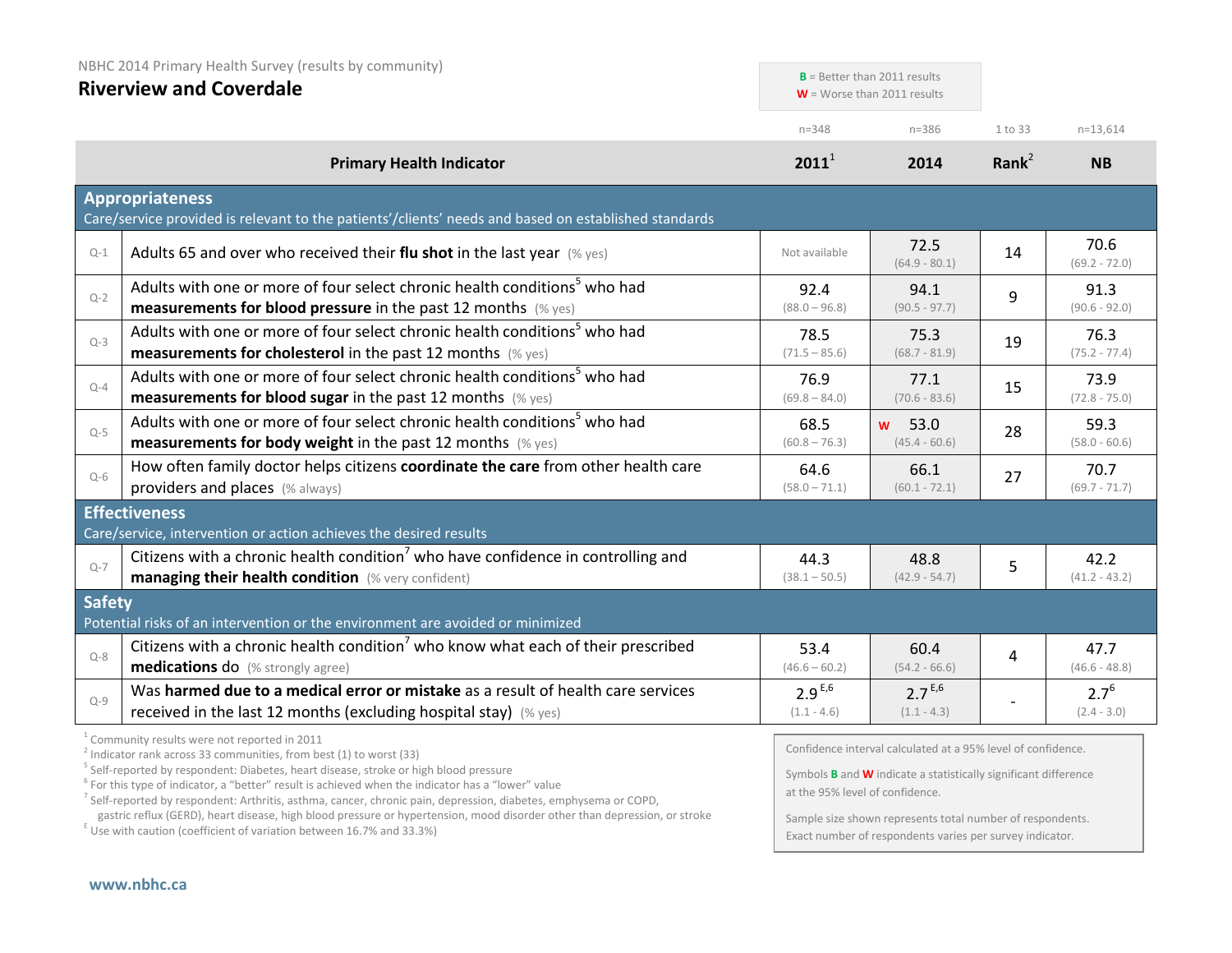| NBHC 2014 Primary Health Survey (results by community)<br><b>Riverview and Coverdale</b> |                                                                                                                            |                                   | $B =$ Better than 2011 results<br>$W =$ Worse than 2011 results |                          |                               |
|------------------------------------------------------------------------------------------|----------------------------------------------------------------------------------------------------------------------------|-----------------------------------|-----------------------------------------------------------------|--------------------------|-------------------------------|
|                                                                                          |                                                                                                                            | $n = 348$                         | $n = 386$                                                       | 1 to 33                  | $n = 13,614$                  |
|                                                                                          | <b>Primary Health Indicator</b>                                                                                            | $2011^1$                          | 2014                                                            | Rank $^2$                | <b>NB</b>                     |
|                                                                                          | <b>Efficiency</b><br>Achieving the desired results with the most cost-effective use of resources                           |                                   |                                                                 |                          |                               |
| $Q - 10$                                                                                 | Model of care used most often when sick or in need of care from a health professional<br>(% hospital emergency department) | 2.8 <sup>E</sup><br>$(1.1 - 4.4)$ | F                                                               |                          | $11.5^{6}$<br>$(11.0 - 12.0)$ |
| $Q-11$                                                                                   | Has used Tele-Care or other telephone information lines in the last 12 months $(\%$ yes)                                   | 10.5<br>$(7.4 - 13.6)$            | 8.3 <sup>E</sup><br>$(5.6 - 11.0)$                              | 9                        | 7.4<br>$(7.0 - 7.8)$          |
|                                                                                          | Use of services<br>Using primary health services in the last 12 months                                                     |                                   |                                                                 |                          |                               |
| $U-1$                                                                                    | Visited a personal family doctor (% yes)                                                                                   | 76.1<br>$(71.8 - 80.4)$           | 88.5<br>$(85.3 - 91.7)$                                         | 5                        | 80.3<br>$(79.6 - 81.0)$       |
| $U-2$                                                                                    | Visited a hospital emergency department (% yes)                                                                            | 30.0<br>$(25.4 - 34.6)$           | 32.3<br>$(27.7 - 36.9)$                                         | 28                       | 41.3<br>$(40.5 - 42.1)$       |
| $U-3$                                                                                    | Visited a specialist (% yes)                                                                                               | Not available                     | 66.3<br>$(61.6 - 71.0)$                                         | $\mathbf{1}$             | 56.4<br>$(55.6 - 57.2)$       |
| $U-4$                                                                                    | Visited an after-hours clinic or a walk-in clinic (% yes)                                                                  | 41.6<br>$(36.6 - 46.6)$           | 46.6<br>$(41.6 - 51.6)$                                         | $\mathbf{1}$             | 24.3<br>$(23.6 - 25.0)$       |
| $U-5$                                                                                    | Visited an alternative practitioner (% yes)                                                                                | Not available                     | 26.2<br>$(21.9 - 30.5)$                                         | 13                       | 25.2<br>$(24.5 - 25.9)$       |
| $U-6$                                                                                    | Visited a community health centre (% yes)                                                                                  | 6.0 <sup>E</sup><br>$(3.6 - 8.4)$ | F                                                               | $\overline{\phantom{a}}$ | 6.9<br>$(6.5 - 7.3)$          |
| $U-7$                                                                                    | Used ambulance services (% yes)                                                                                            | 3.4 <sup>E</sup><br>$(1.6 - 5.2)$ | $5.2^E$<br>$(3.0 - 7.4)$                                        | 18                       | 5.7<br>$(5.3 - 6.1)$          |
| $U-8$                                                                                    | Visited a nurse practitioner (% yes)                                                                                       | 5.3 <sup>E</sup><br>$(3.0 - 7.6)$ | 8.6 <sup>E</sup><br>$(5.8 - 11.4)$                              | 13                       | 7.7<br>$(7.3 - 8.1)$          |
| $U-9$                                                                                    | Visited a health professional at a private clinic (% yes)                                                                  | Not available                     | 24.8<br>$(20.5 - 29.1)$                                         | 13                       | 23.7<br>$(23.0 - 24.4)$       |

<sup>1</sup> Community results were not reported in 2011

Confidence interval calculated at a 95% level of confidence.

Symbols **B** and **W** indicate a statistically significant difference at the 95% level of confidence.

Sample size shown represents total number of respondents. Exact number of respondents varies per survey indicator.

<sup>&</sup>lt;sup>2</sup> Indicator rank across 33 communities. Under "efficiency" the rank is from best (1) to worst (33). Under "use of services" the rank is from highest (1) to lowest (33).

the rank is from highest (1) to lowest (33).<br><sup>6</sup> For this type of indicator, a "better" result is achieved when the indicator has a "lower" value

 $E$  Use with caution (coefficient of variation between 16.7% and 33.3%)

<sup>F</sup> Too unreliable to be published (coefficient of variation greater than 33.3%)